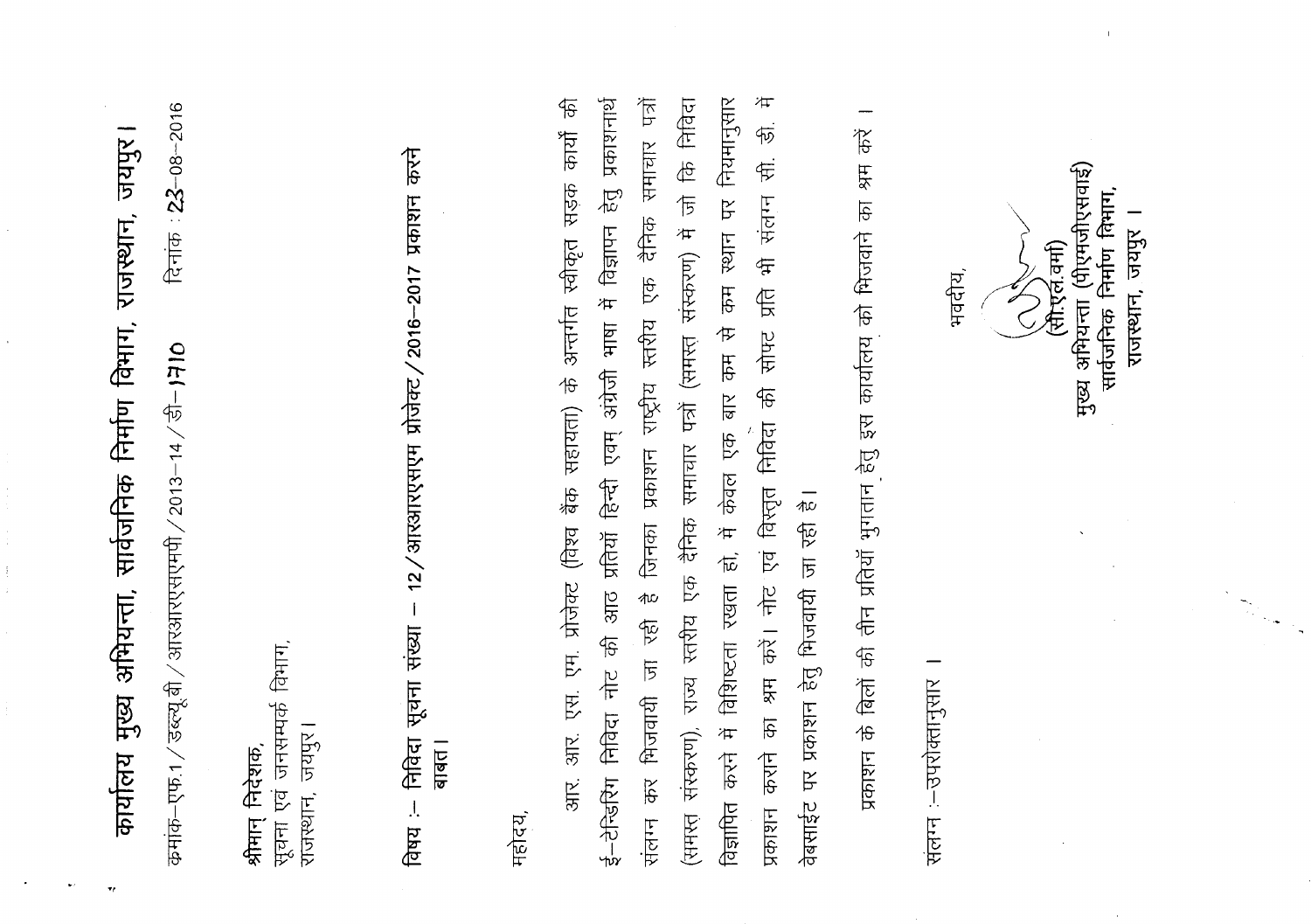(समाचार पत्रों में प्रकाशन बाबत)

# <u>कार्यालय मुख्य अभियन्ता, सार्वजनिक निर्माण विभाग, राजस्थान, जयपुर</u>

CPJiiCb-~.1 *I~~* 13lR31lx~{i~Jiq) *12013-14 I~-* **)-=1 <sup>10</sup>** ~'iiCb:23-08-2016

### निविदा सूचना संख्या - 12 / आरआरएसएम प्रोजेक्ट / 2016-2017

राजस्थान के राज्यपाल महोदय की ओर से विश्व बैंक की आर.आर.एस.एम. प्रोजेक्ट (Rajasthan Road Sector Mordernization Project) के अन्तर्गत सड़क निर्माण कार्यों मय पांच साल की मरम्मत एवं दोष निवारण (DLP) के 1 **पैकेज** के लिए उपयुक्त श्रेणी में सार्वजनिक निर्माण .<br>[2011] राजस्थान में पंजीकृत संवेदकों एवं राज्य सरकार */* केन्द्र सरकार के अधिकृत सगठनों / केन्द्रीय लोक निर्माण विभाग / डाक एवम् दूर संचार विभाग / रेल्वे इत्यादि में पंजीकृत संवेदकों, जो कि राजस्थान सरकार के एए, ए श्रेणी के संवेदकों के समकक्ष हो, से निर्धारित प्रपत्र में ई—प्रोक्यूरमेन्ट प्रकिया से ऑन लाईन निविदायें आमंत्रित की जाती हैं।<br>निविदा — से — सम्बन्धित — विवरण — वेब — साईट — http://dipr.rajasthan.gov.in — **व** निविदा से सम्बन्धित विवरण वेब साईट http://dipr.rajasthan.gov.in http://pwd.rajasthan.gov.in व https://pmgsytendersraj.gov.in पर देखा जा सकता है।

गैर पंजीकृत संवेदक भी निविदा प्रक्रिया में भाग ले सकता है परन्तु उसे अनुबन्ध प्रपत्र में हरताक्षर करने से पूर्व राज्य सरकार के नियमानुसार उपयुक्त श्रेणी<sub>: में</sub> पंजीकृत कराना आवश्यक होगा।

| निविदा की कुल लागत                         | रू. 1. <b>93</b> करोड                                                                     |
|--------------------------------------------|-------------------------------------------------------------------------------------------|
| ऑन लाईन निविदा फार्म मिलने<br>की तारीख     | बुधवार, 31 अगस्त 2016, सांयः 4:00 बजे से<br>बुधवार, 05 अक्टूबर 2016, सांयः 4:00 बजे तक    |
| प्री.बिड मिटिंग की दिनांक एवं<br>समय       | गुरूवार, 15 सितम्बर 2016, प्रातः 11:00 बजे                                                |
| ऑन लाईन निविदा फार्म जमा<br>कराने की तारीख | शुकवार, 16 सितम्बर 2016, प्रातः 9:30 बजे से<br>बुधवार, 05 अक्टूबर 2016, सांयः 4.00 बजे तक |
| ऑन लाईन निविदा खेालने की<br>तारीख          | शुक्रवार, ०७ अक्टूबर २०१६, सांयः ४.०० बजे                                                 |

वेब साईट से माध्यम इच्छुक संवेदकों को अपने डिजिटल हस्ताक्षर के<br>https://pmgsytendersraj.gov.in पर रजिस्टर्ड होना आवश्यक है।

(सी.एल.वर्मा)

मुख्य अभियन्ता (पीएमजीएसवाई) सार्वजनिक निर्माण विभाग, राजस्थान, जयपुर ।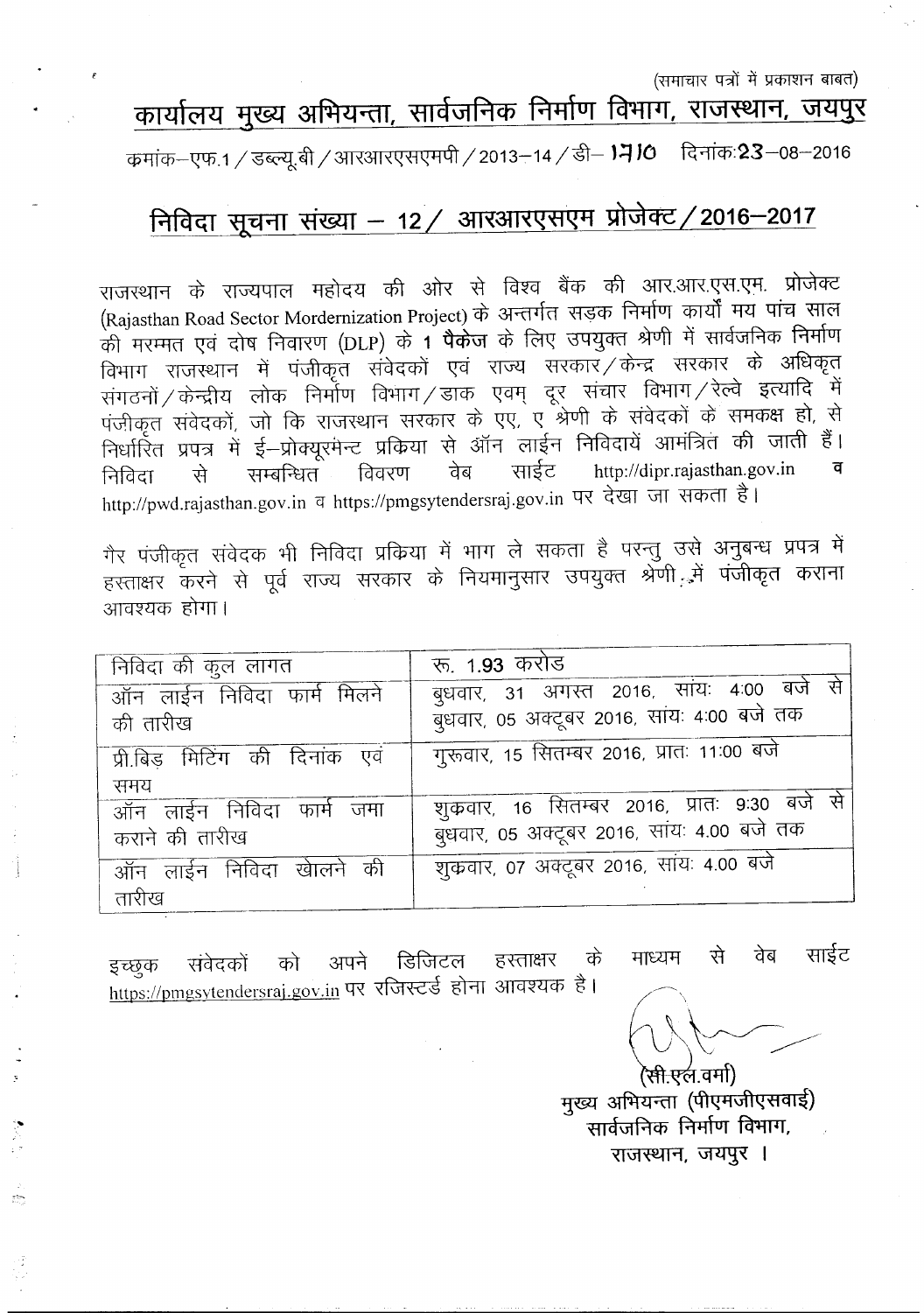$/2016 - 2017$ आरआरएसएम प्रोजेक्ट,  $12<sub>2</sub>$ निविदा सूचना संख्या

| मुख्यालय का नाम                 | कार्यालय मुख्य अभियन्ता, सार्वेजनिक निर्माण विभाग.       |
|---------------------------------|----------------------------------------------------------|
|                                 | राजस्थान, जयपुर                                          |
| निविदा का कार्य                 | आर. आर. एस. एम. प्रोजेक्ट (विश्व बैंक सहायता) के         |
|                                 | अन्तर्गत स्वीकृत सड़क कार्य                              |
| निविदा की कुल लागत              | रु. 1.93 करोड                                            |
|                                 |                                                          |
| कुल धरोहर राशि<br>(रुपयों में)  | अनुमानित लागत की दो प्रतिशत                              |
|                                 |                                                          |
| $\frac{1}{4}$<br>ऑन लाईन निविदा | बुधवार, 31 अगस्त 2016, सांय: 4:00 बजे से बुधवार, 05      |
| मिलने की तारीख                  | अक्टूबर 2016, साय: 4:00 बजे तक                           |
| ऑन लाईन निविदा फार्म जमा        | शुक्रवार, 16 सितम्बर 2016, प्रात: 9:30 बजे से बुधवार, 05 |
| कराने की तारीख                  | अक्टूबर 2016, सांयः 4.00 बजे तक                          |
| ऑन लाईन निविदा खोलने की         | शुक्रवार, ०७ अक्टूबर २०१६, साय: ४.०० बजे                 |
| तारीख                           |                                                          |
|                                 |                                                          |

 $\sim$ 

 $\bar{1}$ 

 $\,$   $\,$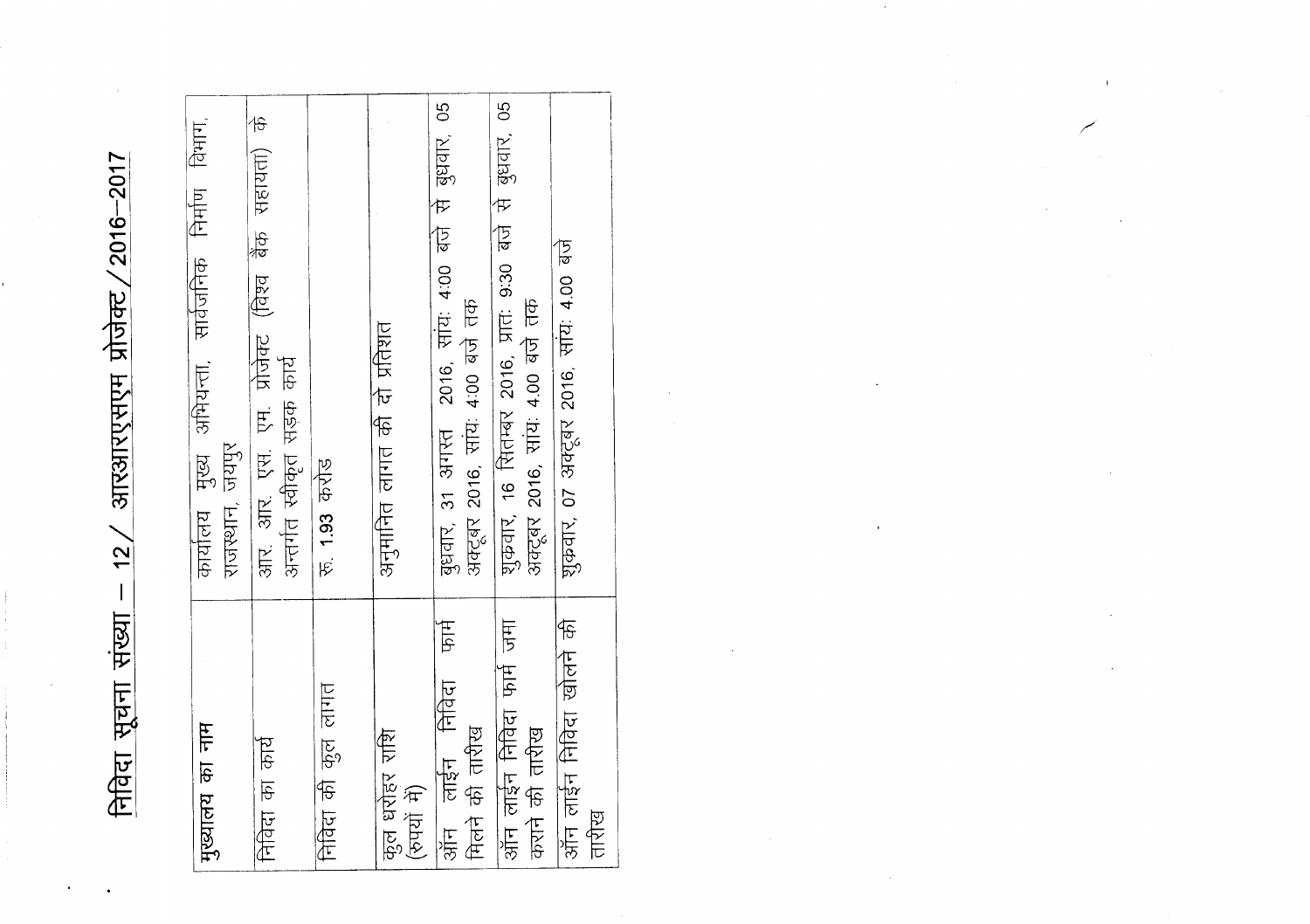## 1994 सूचना संख्या - 12/अप्यारफ्राफ राजकर/2016-2017

### पहत्त्वपूर्ण किनांको का विवरण

| का फि 00:4 : एंस 3010 राष्ट्र 1:00 बजे तक<br>लिए बुधवार, 05 अक्टूबर 2016, सांयः 4:00 बजे से<br>र्क निश्क 1770 मिलाएँ एकोशिक प्रार्थील कंप्र व प्राप्त ह<br>कप्र रि एरुोप्राक 5ीरीक्षती हुई नांच निष्ठि 15वीनी |                                                                            |
|---------------------------------------------------------------------------------------------------------------------------------------------------------------------------------------------------------------|----------------------------------------------------------------------------|
| का फि                                                                                                                                                                                                         |                                                                            |
| 00:4 : FIFF 5102 7PS OF 3 310 2016 111: 4:00                                                                                                                                                                  |                                                                            |
| :FIFF ,aros स्र्इज़रू ao ,ypag एन्डी के निख्क                                                                                                                                                                 | शिंघाधमारु व कांनची कि निष्टक                                              |
| ामरु में एछोप्राक 5प्रीक्षनी हुई नारु लिष्टि क्रिकीन                                                                                                                                                          | ामारु ाष्ट्रीाप्ट प्रश्रेष्टिष ∖ कन्नाष्ट्र ।इविनि                         |
| बुधवार, 05 अक्टूबर 2016, सांघः 4:00 बजे तक                                                                                                                                                                    | विज्ञाधिमम् कि स्थिई                                                       |
| बुधवार, 31 अगस्त 2016, सांघः 4:00 बजे से                                                                                                                                                                      | हुए इविनि में एलोगक तस्विन्ध                                               |
|                                                                                                                                                                                                               | छारीक                                                                      |
| शुकवार, 07 अक्टूबर 2016, प्रातः 4:00 बजे                                                                                                                                                                      | कि निरुफ़ि 15विनि न्हेग़रु नॉस्ट                                           |
|                                                                                                                                                                                                               | फ़मरु व कान्ज़ी मानीह कि निष्क                                             |
| बुधवार, 05 अक्टूबर 2016, सांय: 4:00 बजे तक                                                                                                                                                                    | ामान सात्र 15वीनी निड्डान नॉर्फ<br>प्रमिय                                  |
|                                                                                                                                                                                                               | <b>F</b> कांन्ट्री कि निंड स्मित्राप्त ानान्नक                             |
| रू कि ०९:९ :जार ,३१०८ प्रमजनी ३१ ,जाक्यूड़                                                                                                                                                                    | ामान सात्र 15विनि न्हान नॉर्ड                                              |
|                                                                                                                                                                                                               |                                                                            |
| ार्जक :ागमंग्न ,एफ्रांप्राक क्रिप्रमिष्ट प्र्छम् .तिष्टि त्रार्ग्नीस्राम                                                                                                                                      | प्रमय                                                                      |
| for 00:11 : FIR for , a tos sparefy at strong                                                                                                                                                                 | by कान्ज़ी कि <b>एंडीमी इब्नी फ़</b><br>प्रामार व कान्जी मानीह             |
|                                                                                                                                                                                                               | कि निरक इफिग़रू रुए 5ई।स                                                   |
|                                                                                                                                                                                                               | <b>FILLE FILLE FAIL PURAGEPTS</b>                                          |
| का एक वितम्बर 2016, प्राप्तः 9:30 बजे तक                                                                                                                                                                      | निर्धारु नॉरि 1715 किर्जर्टाम                                              |
|                                                                                                                                                                                                               | प्रमार व कान्जी कि निज़्क                                                  |
|                                                                                                                                                                                                               | स्मित्राप्त ।न्त्रिक इक्तिगृह प्रा ५ ५ ई।स्र                               |
|                                                                                                                                                                                                               | <b>FFR FPIE FP FSIE IUSTERFE</b>                                           |
| R FUB 00:4 :FIFF , 3102 FIFTE 16 , FIFTE                                                                                                                                                                      | न्हाेेेें नॉर एाइ क्रिकेंफ़                                                |
|                                                                                                                                                                                                               | प्रमार व कोनडी कि निड़ छामिर                                               |
| बुधवार, 05 अक्टूबर 2016, सांघः 4:00 बजे तक                                                                                                                                                                    | ामिली मित्र' इतिनि निहाल माँड                                              |
|                                                                                                                                                                                                               | प्रारम्भ व कान्जी कि निर्ड स्मिप्राप्त<br>ानरुमी मात्र 15वीनी न्हारू नॉर्ड |
| $\frac{1}{2}$ and $\frac{1}{2}$ and $\frac{1}{2}$ and $\frac{1}{2}$ and $\frac{1}{2}$ and $\frac{1}{2}$                                                                                                       |                                                                            |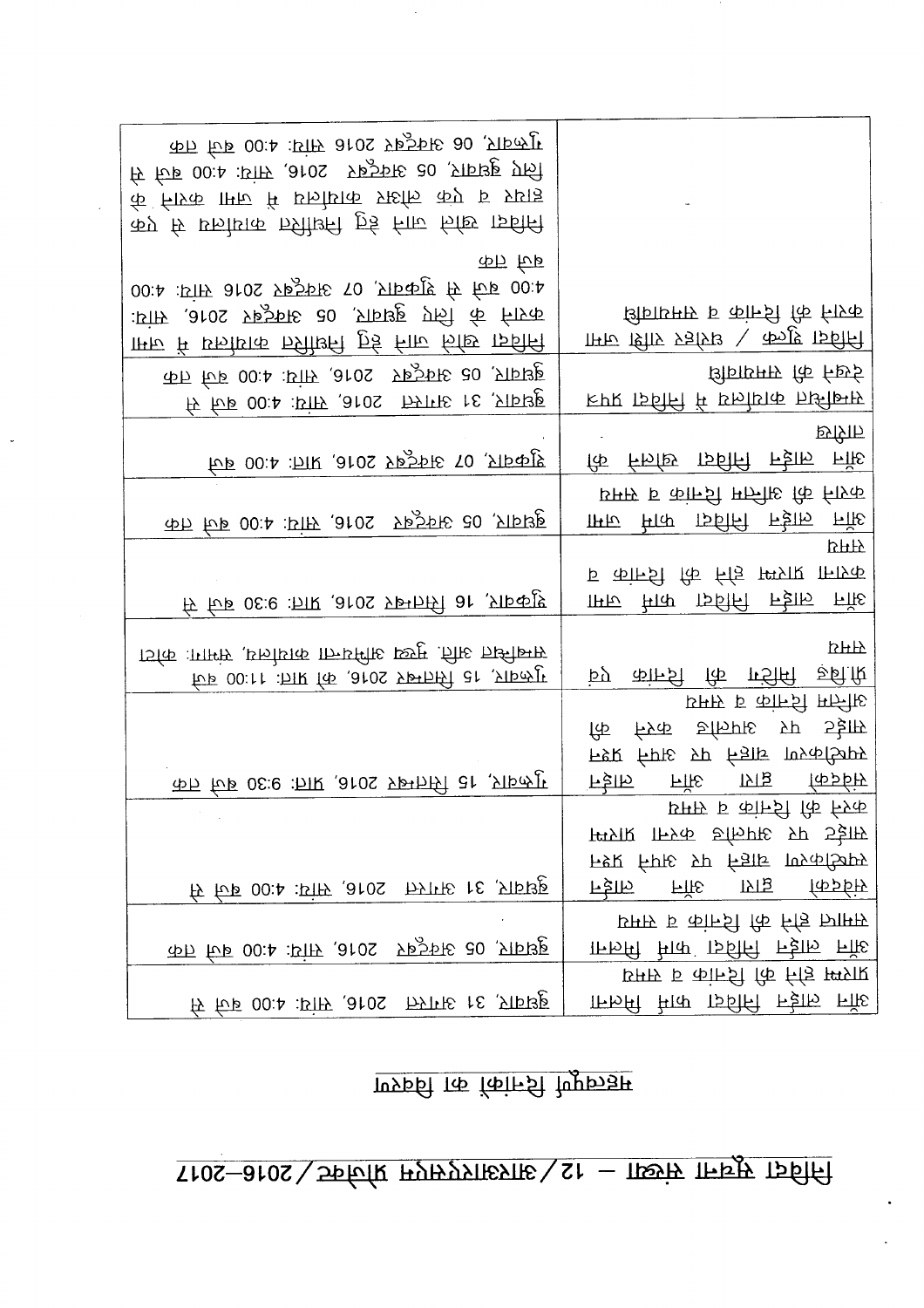(जनाई पी.आर. वेबसाइट पर अपलोड करने बाबत)

0| Ft –ডি \ 4r–ɛros \ மிमण्फ्रण्रहप्राहा $\frac{1}{2}$  किञ्च \ r त्यण्–कांमक  $9102 - 80 - 23$ :  $41 + 21$ कार्यालय मुख्य अभिया, सार्किनानि के निर्माण गिर्माण, राजस्थान, जयपुर।

### Tros-aros > Spidk HyHySTIESTE > St - TISSHS THRHS TSBIH

l f IFAFF IIU IEFS FP ni.vog.jsrashnatyegmq\\:eqtth ur vog.mantar.bwq\\;qtth  $\mathbf{d}$ ni.vog.nsdizajar.rqib\\;qnn **SEIF** पूर्व पियरण **b** <u>Бामीभार कि ारुविनि । हैं गितारु कि Бामीमारु विारुविनि निर्देशरू नोंस्ट कि ाध्कीर जनफुफ्रांस-दे</u> मिं हमप्त क्रिमिथनी फि ,डि भ्रुकम्फ की किर्क्रक्षि की (पिरिः ए ,एए की प्राकप्र्यप्त नार्थ्यस्पाप्र की फि ,किंग्नर्टाम एकुफिंग में झीफ्रन्ड क्रिर्े पार्मिडी ग्राइंग्न प्र्रुट्न मृष्ट्य कार्ड \पार्मिडी एपैमनी केल प्रक्रिके \मिठाफे एकुशिरि की ग्रकाम रूकि \प्रकाम प्रजार विष्ण किर्वक्ति एकुक्रिय में नार्थ्यजार Trirp | णोमनी कनीरुफेारु में पिरि क्रिप्टिए प्रत्नी के (9.10) | एशाइनि ष्टांड छंप ताम्प्रम कि Million Dector Mordernian monetal of the control and the property of the property of the control of the proper उर्भरुपि .मग्न.मग्न.प्राप्तः प्राप्तः कि काँ व्रष्टवि कि प्राप्तः कि प्रजनिम जाएफलाप्र की नार्थ्यसलाप्र

(# figure) biriro pélintere

|                                                      | L9.761      | $0\epsilon$ . $\epsilon$       | $\textcolor{blue}{\mathcal{L}\mathsf{C}}$ 681 | गाग                                               |        |     |
|------------------------------------------------------|-------------|--------------------------------|-----------------------------------------------|---------------------------------------------------|--------|-----|
| ाऽकि–ागामम<br>ुवी.नी.ाम्र .ाान्ग्र्यसि एउम्<br>.file | L9'761      | $0\epsilon$ . $\epsilon$       | LE'681                                        | अारजे–23–ङब्ल्यूबी–अपि.प्राप्त्राप्रमण्. एम.पी–08 | 15142  |     |
|                                                      | लागत        | (ह ागा <del>।</del> )<br>श्वाव | $(E$ THF)                                     |                                                   |        |     |
| प्रायमिय                                             | प्रनुमान्ति | छन्न के फ़ि                    | प्राक                                         |                                                   |        |     |
| ाक निर्जाष्ट 15विनि न्हेग़रु नॉर्स्ड                 | कुल         | लागत पाच                       | एमिनि जागान                                   |                                                   |        | .F  |
|                                                      |             | अनेगमिट                        | क्तीामनृप्ध                                   | प्रक्रम ∖ माम ।क  ार्का                           | ारुम्ल | ் உ |

l for shows ye ni von jarenshavegmq\\;qiid रि ऽर्मितय कनि(ठूरुकिड़ 15विनि क5र्वम <u> कछुकट्ट</u> िताइ सिंह ागाम में ॉम्डाइझि<u>न</u>ि  $53\overline{\text{BF}}$ पूर्व F3 1 5 ID of IV ID OF THE 10 ID OF THE 10 ID OF THE 15 ID OF THE 10 ID OF THE 10 ID OF THE 15 ID OF THE 15 ID T

ार्ड डिंग नाथगार ईकि कि निर्धार्शीगिर्न में फिंक न्हू :जन्ति

 $-$  flute for forspit  $\overline{\text{F}}$  for  $\overline{\text{F}}$  for  $\overline{\text{F}}$ 

| के आपी, सर्वदक        | का छालि २१ पिएल     |
|-----------------------|---------------------|
| कार्क क्रियो से       | का छाल 08 फिल       |
| के आणी, संवेदक        | का 150 लाख तक       |
| कर्ज़ाम , गिण्क ए     | का छालि 008 फिल     |
| कर्जर्काम ,क्षिष्ट एए | का सांस्र कि स्रिकी |
|                       |                     |

। 1िर्फर (ज्ञाम उन्नार) ज्ञाम ९८ थिरारु कि निज़्क णिपु यिक  $\overline{\mathcal{C}}$ । 11ए। इ घाषतीय कि विधान कलीामुन्स छुकु हैग हैराएं हैं। इस बार कारीनी (इंग्ली के ब्र व स गाम) सीर प्रजुसिय ो

1 finite app for  $600$ :  $400$  sinits  $100$  sinits  $100$ तितिदा प्रापत्र हेतु इक्तनलोड की अवधि बुधवार, ३१ अगस्त, २०१६, सांयः ४:00 बजे से बुधवार, 05

बुधवार, 05 अक्टूबर 2016, सांघ: 4:00 बजे तक जमा कराये जा सकते <del>हैं</del> एवं प्राप्त yv nivog.jereyohnetyegmq\\:qttd 55ll bb ft 5ftyja wfilgofoz kur 15Bff (k)  $\boldsymbol{\epsilon}$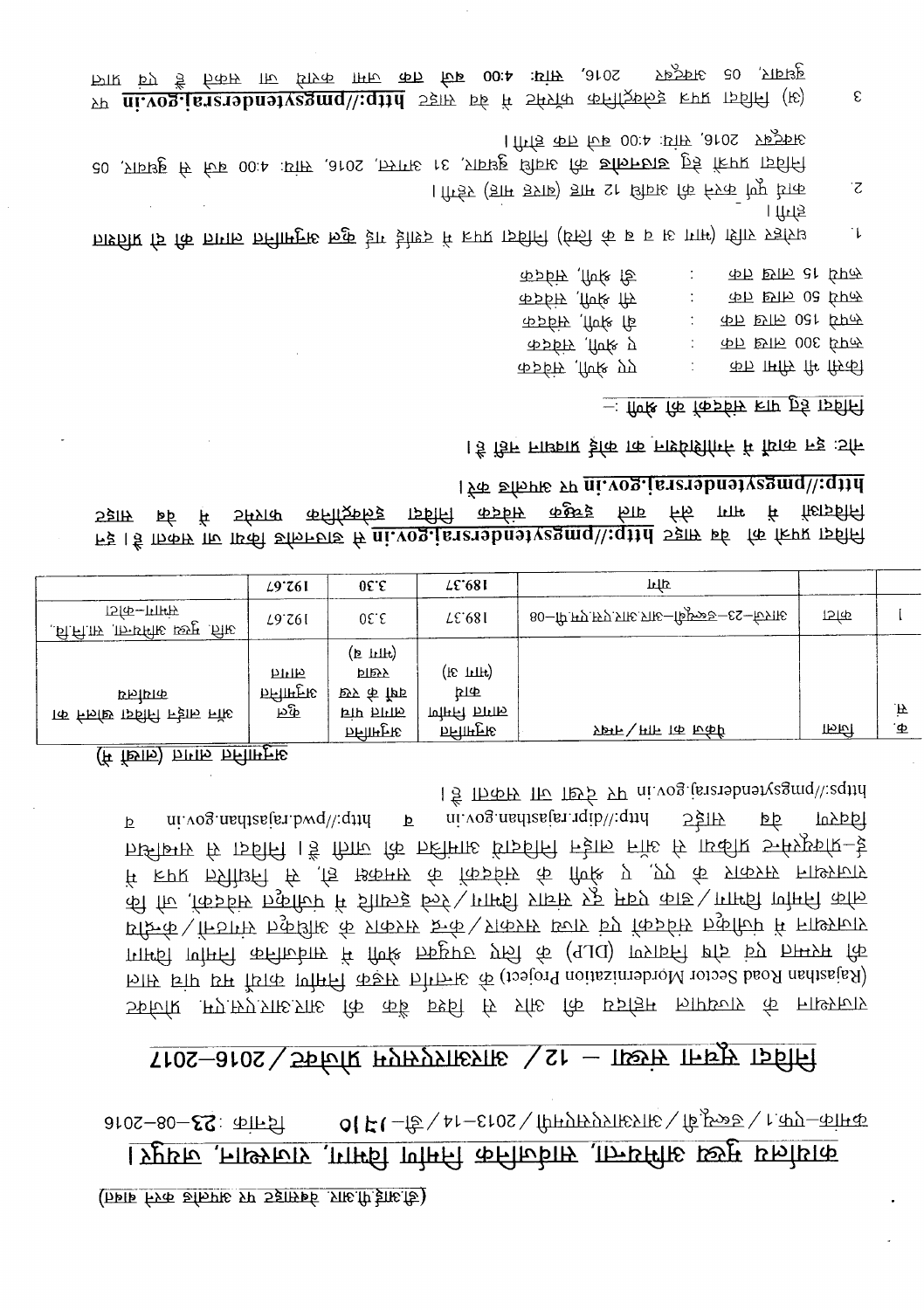| $\ddot{\theta}$<br>यदि संवदेक अथवा<br>है तो अनुबन्ध रद्द किया जा<br>हरताक्षर<br>इन्टरनेटसाइट<br>लिखित अनुमति निविदा जमा<br>किसी भी अभियांत्रिकी विभाग में किसी भी इंजीनियर अथवा इंजीनियरिंग या<br>कम देना<br>प्रशासनिक कार्य पर नियुक्त राजपत्रित अधिकारी राज्य सरकार की अनुमति के बिना सेवानिवृति<br>संवेदक भी निविदा प्रकिया में भाग ले सकता है परन्तु उसे अनुबन्ध प्रपत्र में<br>भाग लेता है तो उसे सफल निविदाओं का वरियता<br>करने से पूर्व राज्य सरकार के नियमानुसार उपयुक्त श्रेणी में पंजीकृत कराना आवश्यक होगा।<br>http://pmgsytendersraj.gov.in से डाउनलोड (Download) कर सकते है।<br>佰<br>किसी भी स्तर पर पदस्थापित हो तो उसे कार्य पर नियुक्त करने पर प्रतिबन्ध रहेगा।<br>नही कर सकेंगे।<br>। सिविदा वापस ले लेक्स है, तो उसकी धरोहर राशि जब्त कर की न<br>प्रपत्रों<br>से पहले सहस से लेने से पहां से पहले के सहस के सहसे पहले पहले<br>राज्य सरकार की उक्त<br>निविदा<br>अथवा उसके कर्मचारी के रूप में कार्य<br>निविदादाता<br>कर्मचारियों में कोई ऐसा व्यक्ति जिसने<br>ई-टेन्डरिंग के लिये निविदा दाता हेतु निर्देश<br>इच्छुक<br>अधिक निविदाओं में<br>यदि नजदीकी रिश्तेदार (प्रथम<br>∕म<br>निविदाओं<br>乍<br>2 वर्ष तक संवेदक<br>सरकार में<br>$\frac{1}{2}$<br>गैर पंजीकृत<br>गदि संवेदक<br>$\sqrt{2}$<br>सकंगा।<br>उसके<br>होगा।<br>कराने<br>साज्य | 13.<br>$\frac{1}{2}$<br>$\frac{1}{\tau}$<br>$\widetilde{C}$<br>တ<br>$\infty$<br>$\overline{ }$ |
|------------------------------------------------------------------------------------------------------------------------------------------------------------------------------------------------------------------------------------------------------------------------------------------------------------------------------------------------------------------------------------------------------------------------------------------------------------------------------------------------------------------------------------------------------------------------------------------------------------------------------------------------------------------------------------------------------------------------------------------------------------------------------------------------------------------------------------------------------------------------------------------------------------------------------------------------------------------------------------------------------------------------------------------------------------------------------------------------------------------------------------------------------------------------------------------------------------------------------------------------------------|------------------------------------------------------------------------------------------------|
| अधीनस्थ कार्यालय में खण्डीय लेखाकार अथवा सहायक अभियन्ता से लेकर अधीक्षण अभियन्ता स्तर का<br>रक्त सम्बन्धी व उनके पति /पत्नि) कार्य से सम्बन्धित वृत अथवा                                                                                                                                                                                                                                                                                                                                                                                                                                                                                                                                                                                                                                                                                                                                                                                                                                                                                                                                                                                                                                                                                                   |                                                                                                |
| निविदा खेालने की दिनांक से 90 दिवसों तक निविदा स्वीकृति हेतु मान्य (Open) रहेगी। यदि<br>निविदाकर्ता उस अवधि में अपनी निविदा अथवा शर्तों में किसी प्रकार का संशोधन  करता है अथवा                                                                                                                                                                                                                                                                                                                                                                                                                                                                                                                                                                                                                                                                                                                                                                                                                                                                                                                                                                                                                                                                            |                                                                                                |
| 2016, सांय: 4:00<br>निविदादाता द्वारा निविदा शुल्क /धरोहर राशि डिमांड ड्राफ्ट अथवा निविदा प्रपत्रों में वर्णित किसी<br>एक प्रकार के रूप में (1) निविदा खोले जाने हेतु निर्धारित कार्यालय में बुधवार 05 अक्टूबर 2016,<br>सांय: 4:00 बजे से शुक्रवार, 07 अक्टूबर 2016, साँय: 4:00 बजे तक अथवा (2) निविदा खोले जाने हेतु<br>निर्धारित कार्यालय से एक हायर व एक लोअर कार्यालय में बुधवार, 05 अक्टूबर -2016, सांय: 4:00<br>बजे से गुरूवार, 06 अक्टूबर 2016, सांय<br>धरोहर राशि निविदा प्रपत्रों में वर्णित किसी एक प्रकार की होनी चाहिये ।                                                                                                                                                                                                                                                                                                                                                                                                                                                                                                                                                                                                                                                                                                                      |                                                                                                |
| 00:4 它 DOIL<br>लिए योग्यता सूचना<br>2016, सांय: 4:00<br>स्पेसिफिकेशन, झाइंग विभिन्न कार्यों की मात्रा एवं दरों का विवरण,<br>31 अगस्त<br>कार्यों के सम्मुख उपरोक्तानुसार वर्णित कार्यालय में संवेदक द्वारा बुधवार, 31 अगस्त<br>बजे से बुधवार, 05 अक्टूबर  2016, सांय: 4:00 बजे तक किसी भी कार्य दिवस में<br>to the term of the control of the term of the control of the control of the term of the control of the control of the control of the control of the control of the control of the control of the control of the control of the<br>तक निविदा प्रपत्र की देखा जा सकता<br>नियम, शर्तें एवं अन्य विवरण वर्णित है।<br>तथा निविदाकर्ता की पात्रता, प्लान,<br>बजे से बुधवार, 05 अक्टूबर<br>$\frac{15}{12}$                                                                                                                                                                                                                                                                                                                                                                                                                                                                                                                                             | ယ                                                                                              |
| कार्य करने हेतु कार्य स्थल उपलब्ध है।                                                                                                                                                                                                                                                                                                                                                                                                                                                                                                                                                                                                                                                                                                                                                                                                                                                                                                                                                                                                                                                                                                                                                                                                                      | 4                                                                                              |
| 2016, को प्रात: 11:00 बजे किया जायेगा। यदि किसी कारणवश उस दिन अवकाश रहता है<br>अक्टूबर 2016 <b>सांय: 4:00 बजे</b> खोली जायेगी । यदि किसी कारणवश उस दिन अवकाश रहता है तो<br>कार्य दिवस को उसी समय व उसी स्थान पर निविदायें खोजने जायेगी । निविदा खोलने की तिथि<br>तो उसके अगले कार्य दिवस को<br>आवश्यक<br>(द) प्री.बिड़ मिटिंग का आयोजन सम्बन्धित अति. मुख्य अभियन्ता कार्यालय, संभाग कोटा में गुरूवार, 15<br>$\Omega$<br>शुकवार,<br>$\overline{\sigma}$<br>तो अगले कार्या-दिवस उसी स्थान पर प्रीक्षिड किंवा हो कि अपने पार्थ ।<br>संबंधित कार्यालय में<br>उत्तर<br>$\frac{1}{6}$<br>सभी प्रश्नों<br>नहीं खोली जा सकती है<br>कार्य के आगे लिखे<br>घार का प्राप्त<br>निविदार्ये खोलने का कार्य जारी रखा जायेगा।<br>रितम्बर 2016, प्रातः 9:30<br>स्पष्टीकरण वेबसाईट पर अपलोड किये जायेंगे।<br>http://pmgsytendersraj.gov.in TV.<br>को किसी कारणवश यदि सारी निविदार्य<br>(ब) निविदा प्रकिया ऑन लाइन होगी ।<br>गुरुवार, 15<br>सितम्बर<br>$\widehat{\mathbb{E}}$<br>ब्रोष                                                                                                                                                                                                                                                                                        |                                                                                                |
| साइट<br>हि<br>$\sqrt{\frac{1}{2}}$<br>फॉरमेट<br>इलेक्ट्रोनिक<br>मिविदा<br>निविदायें / तकनीकी                                                                                                                                                                                                                                                                                                                                                                                                                                                                                                                                                                                                                                                                                                                                                                                                                                                                                                                                                                                                                                                                                                                                                               |                                                                                                |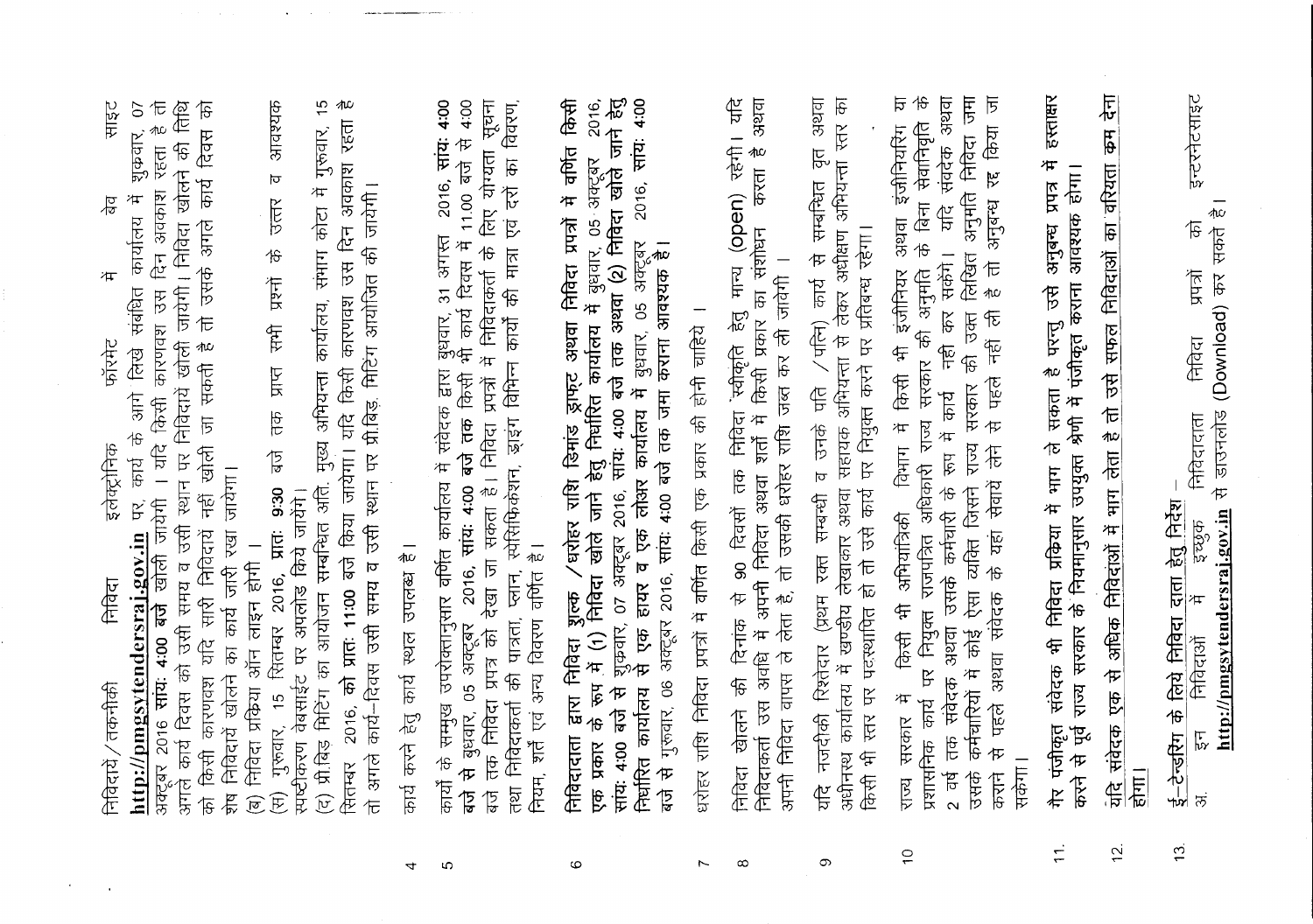| 危有<br>प्रस्ताव<br>अनुसार<br>$\frac{24}{6}$ $\frac{24}{1}$<br>निविदा दाताओं के पास पूर्व में वैध डिजिटल सर्टिफिकेट है, नया डिजिटल सर्टिफिकेट लेने की<br>साइट<br>में भाग<br>नेविदा दाताओं को निविदा प्रपत्र इलेक्ट्रोनिक फार्मेट में उपरोक्त वेबसाइट पर डिजिटल साइन<br>2000 के तहत प्राप्त करना<br>उपरोक्त<br>होंगे, उनके<br>करवाना होगा। ऑन लाइन निविदा<br>$\frac{4}{5}$<br>नहीं होगा।<br>सुनिश्चित कर<br>निविदा में साइन करने हेतु काम आयेगा। निविदा दाता<br>सकते<br>इन्टरनेट<br>संख्या 3<br>(CCA) द्वारा स्वीकृत एजेन्सी से प्राप्त कर<br>साथ नहीं<br>स्वीकार नहीं किये जायेंगे। कोई भी प्रस्ताव अकेले भौतिक फार्म में स्वीकार्य<br>$\sqrt{6}$<br>मेक<br>। जिनके प्रस्ताव डिजिटल साइन के<br>इनफोरमेशन टेक्नोलॉजी एक्ट<br>समय पर उपरोक्त<br>निविदाताओं<br>$\mathbb{F}$<br>http://pmgsytendersraj.gov.in पर रजिस्टर<br>कराने से<br>ीट<br>लाइन निविदायें निर्धारित दिनांक एवं<br>प्रमा<br>E<br>क्ती के लिए डिजिटल सर्टिफिकेट<br>$\overline{P}$<br>क्रि<br>市中<br>के साथ प्रस्तुत करना होगा<br>इलेक्ट्रोनिक निविदा प्रपत्रों<br><b>IIIt</b><br>होगा जो इलेक्ट्रोनिक<br>डेजिटल सर्टिफिकेट<br>अविश्यकता नहीं है।<br>冲<br>一年古 在何<br>नेविदाओं<br>ऑन | के साथ<br>उसका<br>रेंडर के प्रपत्नों में आवश्यक सभी सूचियों को संपूर्ण रुप से भरकर ऑन लाईन दर्ज करें<br>乍<br>निविदा प्रपत्रों<br>मुख्य अभियन्ता (पीएमजीएसवाई)<br>机<br>सार्वजनिक निर्माण विभाग,<br>同<br><b>Ahhh</b><br>$(\frac{1}{2} + \frac{1}{2})$<br>恼<br>निविदादाता यह <sub>र</sub><br>की स्केन कॉपी<br>े<br>ले<br>राजस्थान,<br>जमा कराने में किसी कारण से<br>सभी आवश्यक दस्तावेजों<br>टेडर इलेक्ट्रेनिकली<br>नहीं होगा।<br>निविदा प्रपत्नों से संबंधित<br>$\frac{1}{40}$<br>अटेच कर दी गई<br>जिम्मेदार विभाग<br>Ŧ<br>$\frac{1}{9}$ | जयपुर<br>मुख्य अभियन्ता (पीएमजीएसवाई)<br>सार्वजनिक निर्माण विभाग<br>विभाग,राजस्थान,<br>जयपुर<br>(सी:एल.वर्मा)<br>जयपुर<br>राजस्थान,<br>'एस.एस, सार्वजनिक निर्माण<br>सचिव, सावेजनिक निर्माण विभाग राजस्थान, जयपुर ।<br>मुख्य अभियंता एवम अतिरिक्त सचिव, सार्वजनिक निर्माण विभाग,राजस्थान,<br>विभाग राजस्थान, जयपुर ।<br>प्रतिसिपि निम्नालिखित को सूचनार्थ एवं आवश्यक कार्यवाही हेतु प्रेषित है :-<br>(thoseyosho केम्पस)<br>अतिरिक्त मुख्य अभियंता सार्वजनिक निर्माण विभाग जोन समस्त ।<br>जयपुर<br>सार्वजनिक निर्माण विभाग राजस्थान,<br>सार्वजनिक निर्माण राजस्थान जयपुर ।<br>अधीक्षण अभियंता सा0नि0विभाग वृत्त समस्त् ।<br>खण्ड समरत्<br>राजस्थान बिल्डर्स एशोसियेशन, जयपुर<br>मुख्य अभियंता पथ / एन.एच / पीएमजीएसवाई ,<br>मुख्य अभियन्ता (एस.एस.) सार्वजनिक निर्माण<br>जयपुर बिल्डेस एशोसियेशन, जयपुर<br>अधिशाषी अभियंता सा0नि0विभाग<br>शासन सचिव, |  |
|---------------------------------------------------------------------------------------------------------------------------------------------------------------------------------------------------------------------------------------------------------------------------------------------------------------------------------------------------------------------------------------------------------------------------------------------------------------------------------------------------------------------------------------------------------------------------------------------------------------------------------------------------------------------------------------------------------------------------------------------------------------------------------------------------------------------------------------------------------------------------------------------------------------------------------------------------------------------------------------------------------------------------------------------------------------------------------------------------------------------------------------------|----------------------------------------------------------------------------------------------------------------------------------------------------------------------------------------------------------------------------------------------------------------------------------------------------------------------------------------------------------------------------------------------------------------------------------------------------------------------------------------------------------------------------------------|-----------------------------------------------------------------------------------------------------------------------------------------------------------------------------------------------------------------------------------------------------------------------------------------------------------------------------------------------------------------------------------------------------------------------------------------------------------------------------------------------------------------------------------------------------------------------------------------------------------------------------------------------------------------------------------------------------------------------------------------------------------------------------------------------------------------------------------------------------|--|
| स्र<br>نحا<br>ನ<br>∣⊽                                                                                                                                                                                                                                                                                                                                                                                                                                                                                                                                                                                                                                                                                                                                                                                                                                                                                                                                                                                                                                                                                                                       | $\overline{\sigma}$<br>نهم                                                                                                                                                                                                                                                                                                                                                                                                                                                                                                             | ए.सी.पी.<br>अध्यक्ष,<br>अध्यक्ष,<br>सचिव,<br>प्रमुख<br>$\widetilde{C}$<br>တ<br>$\infty$<br>5<br>$\circ$<br>$\infty$<br>4                                                                                                                                                                                                                                                                                                                                                                                                                                                                                                                                                                                                                                                                                                                            |  |
|                                                                                                                                                                                                                                                                                                                                                                                                                                                                                                                                                                                                                                                                                                                                                                                                                                                                                                                                                                                                                                                                                                                                             |                                                                                                                                                                                                                                                                                                                                                                                                                                                                                                                                        |                                                                                                                                                                                                                                                                                                                                                                                                                                                                                                                                                                                                                                                                                                                                                                                                                                                     |  |

 $\sigma_{\rm{max}}$  and  $\sigma_{\rm{max}}$ 

 $\label{eq:2.1} \frac{1}{\sqrt{2}}\int_{\mathbb{R}^3}\frac{1}{\sqrt{2}}\left(\frac{1}{\sqrt{2}}\right)^2\left(\frac{1}{\sqrt{2}}\right)^2\left(\frac{1}{\sqrt{2}}\right)^2\left(\frac{1}{\sqrt{2}}\right)^2\left(\frac{1}{\sqrt{2}}\right)^2\left(\frac{1}{\sqrt{2}}\right)^2.$ 

 $\label{eq:2.1} \frac{1}{\sqrt{2\pi}}\int_{\mathbb{R}^3}\frac{1}{\sqrt{2\pi}}\int_{\mathbb{R}^3}\frac{1}{\sqrt{2\pi}}\int_{\mathbb{R}^3}\frac{1}{\sqrt{2\pi}}\int_{\mathbb{R}^3}\frac{1}{\sqrt{2\pi}}\int_{\mathbb{R}^3}\frac{1}{\sqrt{2\pi}}\int_{\mathbb{R}^3}\frac{1}{\sqrt{2\pi}}\int_{\mathbb{R}^3}\frac{1}{\sqrt{2\pi}}\int_{\mathbb{R}^3}\frac{1}{\sqrt{2\pi}}\int_{\mathbb{R}^3}\frac{1$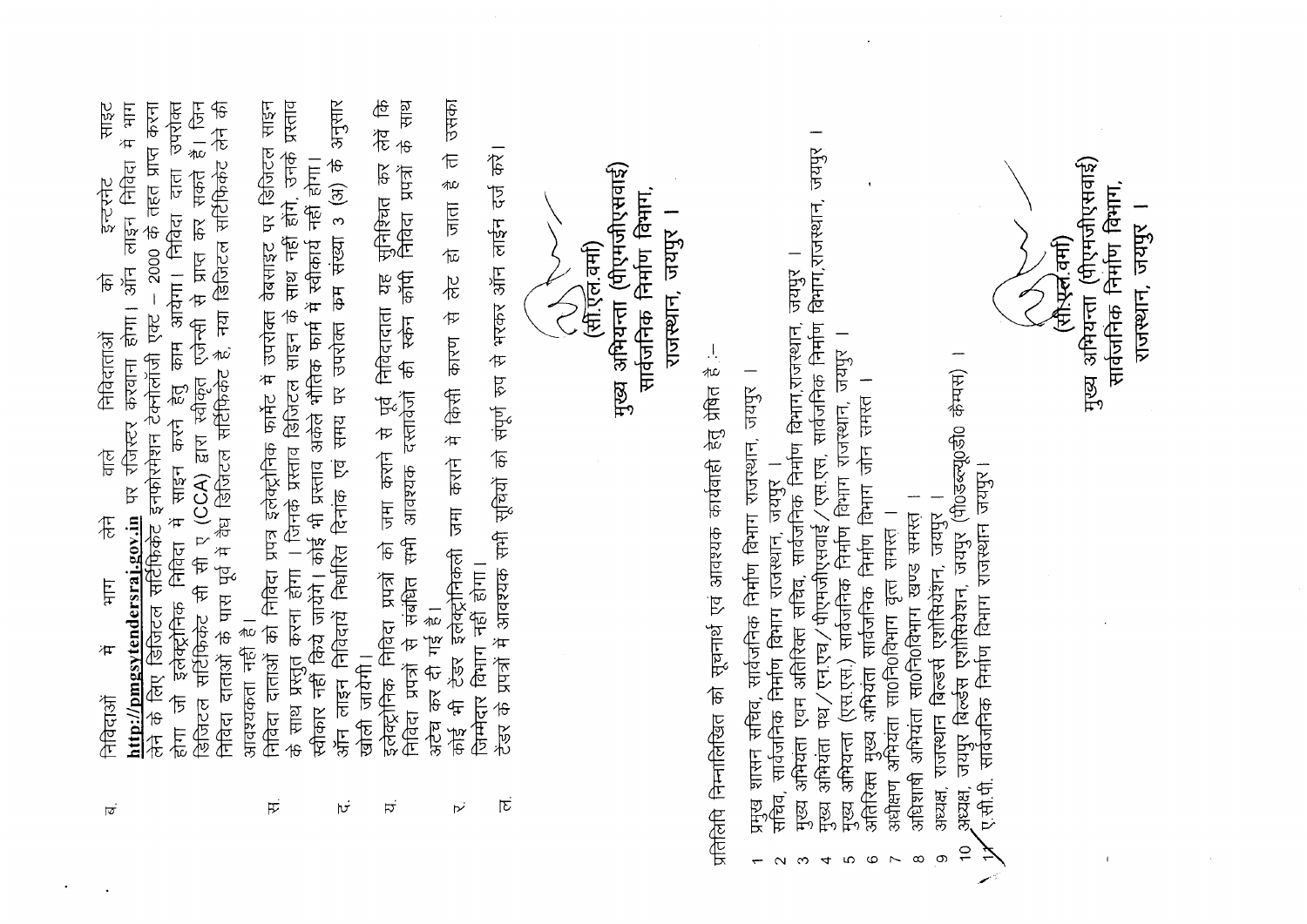#### **Office Of The Chief Engineer, PWD, Rajasthan, Jaipur.**

No.F.1/WB/RRSMP/2013-14/D-1710 Dated:23-08-2016

#### **NIT No.12/RRSM Project/2016-2017**

On behalf of the Governor of Rajasthan, online tenders in prescribed format, are invited through e-procurement process for construction of roads **(1** Package) including their maintenance and DLP for five years, under Rajasthan Road Sector Modernization Project (World Bank Funded) from the Contractors registered in PWD Rajasthan in appropriate categories and Contractors registered in State Govt. /Central Govt. Organisations/CPWD/ Post & Telecom/ Railway etc. who are equivalent to AA, A Class Contractors of State Govt. All the details relevant to the tender can be seen on concerned website http://dipr.rajasthan.gov.in, http://pwd.rajasthan.gov.in, http://pmgsytendersraj.gov.in.

Non-registered bidders can also participate in the bidding. However, the successful bidder must apply for registration in appropriate class with appropriate authorities with a view to obtaining the registration before signing the contract.

| Total amount of Tenders                       | <b>Rs. 1.93 Crore</b>                                                                         |
|-----------------------------------------------|-----------------------------------------------------------------------------------------------|
| Online Bid Document<br>Download Date and Time | From Wednesday 31, August 2016,<br>4:00 PM to Wednesday 05, October<br>2016, upto 4:00 PM 04, |
| Date and time of Pre-bid<br>meeting           | From Thursday 15, September 2016,<br>11:00AM                                                  |
| Online Bid Submission Date<br>and Time        | From Friday 16, September 2016, 9:30<br>AM to Wednesday 05, October 2016,<br>upto 4:00 PM     |
| Online Bid Opening Date                       | at<br>2016,<br>07, October<br>Friday<br>4:00 PM                                               |

Interested Bidders should be registered on http://pmgsy<u>tendersraj.gov.in</u> through their Digital Signature website

 $\bigwedge\bigwedge\sim$  $\rlap/{\scriptstyle\mathsf{Z}}$  Verma)

Chief Engineer (PMGSY) PWD, Rajasthan, Jaipur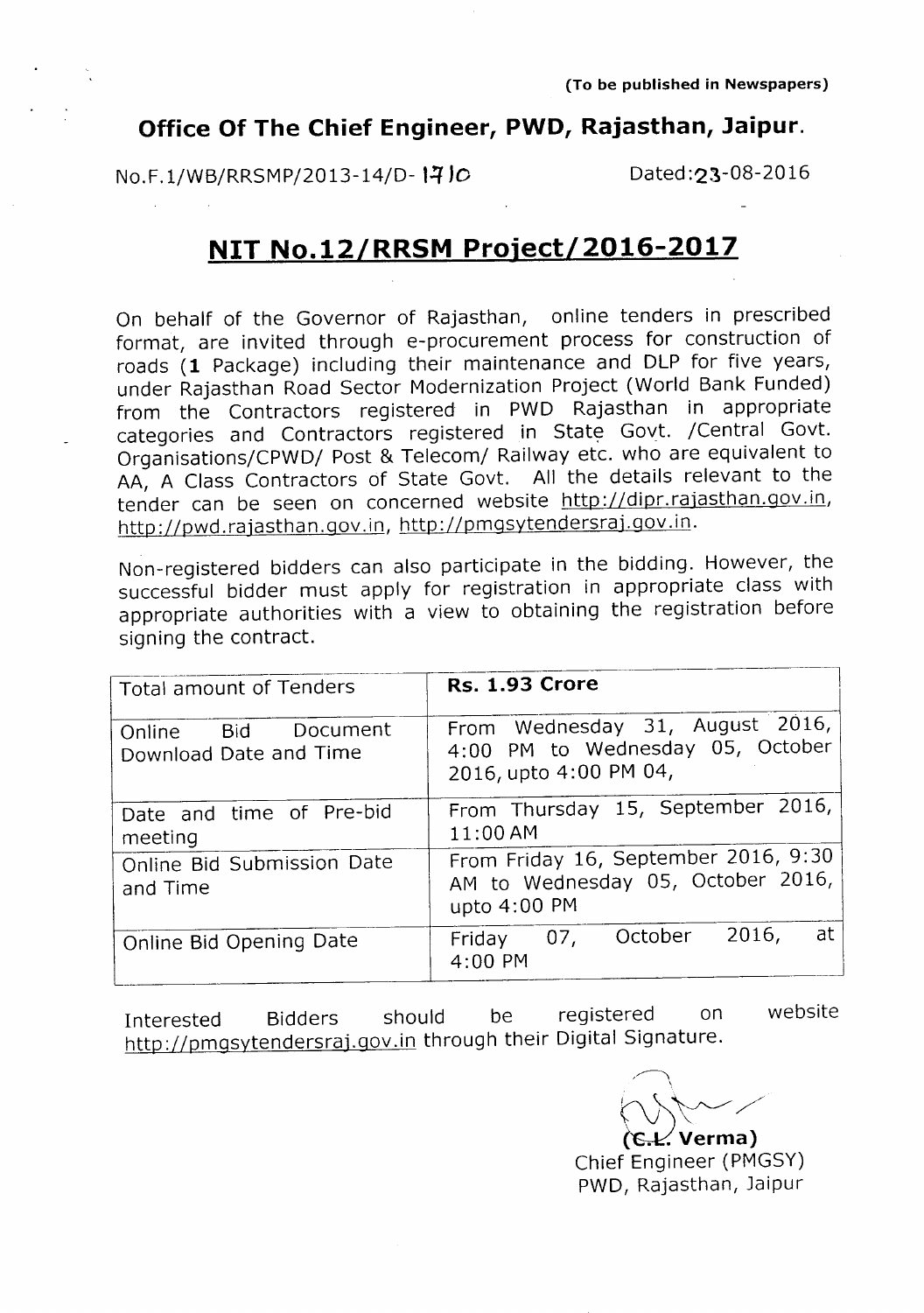### **NIT No.** *121***RRRSMP Project/2016-17**

### **IMPORTANTE DATES**

| Start Date and time for downloading<br>the bid documents                                              | Wednesday 31, August 2016, 4:00 PM                                                                                                                                                        |
|-------------------------------------------------------------------------------------------------------|-------------------------------------------------------------------------------------------------------------------------------------------------------------------------------------------|
| Last Date and time for downloading<br>the bid documents                                               | Wednesday 05, October 2016, 4:00 PM                                                                                                                                                       |
| Start date and time for contractors to<br>their<br>upload<br>and<br>quarry<br>clarifications on site. | Wednesday 31, August 2016, 4:00 PM                                                                                                                                                        |
| Last date and time for contractors to<br>upload<br>their<br>and<br>quarry<br>clarifications on site.  | Thursday 15, September 2016, 9:30 AM                                                                                                                                                      |
| Date and time and venue of Pre-bid<br>meeting                                                         | Thursday 15, September 2016, 11:00 AM at<br>concerning Addl. Chief Engineer Office, Zone: Kota                                                                                            |
| Start Date and time for Uploading<br>the bid documents                                                | Friday 16, September 2016, 9:30 AM                                                                                                                                                        |
| Last Date and time for Uploading<br>the bid documents                                                 | Wednesday 05, October 2016, 4:00 PM                                                                                                                                                       |
| Date and time for Opening the bid                                                                     | Friday 07, October 2016, 4:00 PM                                                                                                                                                          |
| Time Period for seeing the bid<br>document in concerning office.                                      | Wednesday 31, August 2016, 4:00 PM to Wednesday<br>05, October 2016 upto 4:00 PM                                                                                                          |
| Period for depositing the Tender Fee<br>and EMD                                                       | (For depositing in the office where tender is to be<br>opened) from Wednesday 05, October 2016, 4:00 PM<br>to Friday 07, October 2016, 4:00 PM                                            |
|                                                                                                       | (For depositing in the One higher or one lower office<br>to the office where tender is to be opened) from<br>Wednesday 05, October 2016, 4:00 PM to Thursday<br>06, October 2016, 4:00 PM |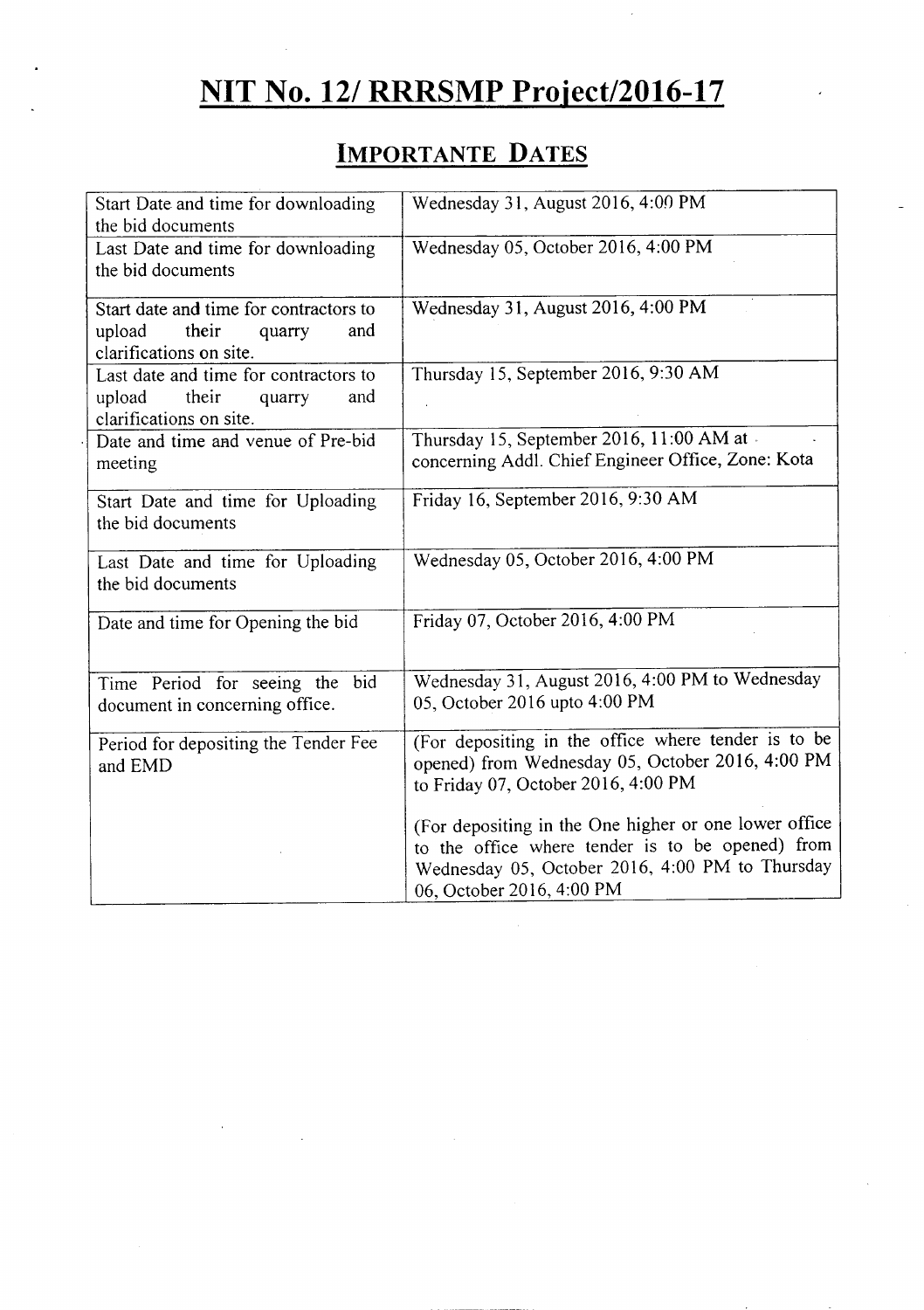#### **OFFICE OF THE CHIEF ENGINEER, PWD, RAJASTHAN, JAIPUR**

No. F.1/WB/RRSMP/2013-14/D- **1710** Dated: **23-08-2016** 

Estimated Cost **(In** Lacs)

#### **NIT No.** *121* **RRRSMP Project/2016-17**

On behalf of the Governor of Rajasthan, online tenders in prescribed format, are invited through e-procurement process for construction of roads (1 Package) including their maintenance and DLP for five years, under Rajasthan Road Sector Modernization Project (World Bank Funded) from the Contractors registered in PWD Rajasthan in appropriate categories and Contractors registered in State Govt. ICentral Govt. Organisations/CPWDI Post & *Telecoml* Railway etc. who are equivalent to AA, A Class Contractors of State Govt. All the details relevant to the tender can be seen on concerned website http://dipr.rajasthan.gov.in, http://pwd.rajasthan.gov.in, http://pmgsytendersraj.gov.in.

| S.<br>N. | Distt. | Name and No. Of<br>Pakage | <b>Estimated Cost</b><br>Construction<br>work<br>$(Part-A)$ | <b>Estimated</b><br>Cost<br>Ruteen<br>Maintenace<br>$(Part-B)$ | Total<br>Cost. | Concerning office Where bid will<br>be opened |
|----------|--------|---------------------------|-------------------------------------------------------------|----------------------------------------------------------------|----------------|-----------------------------------------------|
|          | Kota   | RJ-23-WB-RRSMP-08         | 189.37                                                      | 3.30                                                           | 192.67         | Addl. Chief Eng., PWD, Zone-Kota              |
|          |        | Total                     | 189.37                                                      | 3.30                                                           | 192.67         |                                               |

Bid documents can be downloaded from Web site http://pmgsytendersraj.gov.in. Bidders submit their bids in electronic format on Web site http://pmgsytendersraj.gov.in

Note: There is no provision of negotiation for these works

#### Class of contractors for Bid:

| Any Amount          |                      | <b>AA Class Contractor</b>         |
|---------------------|----------------------|------------------------------------|
| Up to Rs. 300 Lac   | $\mathbb{R}^n$       | AA and A Class Contractor          |
| Up to Rs. $150$ Lac | $\ddot{\phantom{1}}$ | AA, A and B Class Contractor       |
| Up to Rs. 50 Lac    | ÷                    | AA, A, B and C Class Contractor    |
| Up to Rs. 15 Lac    |                      | AA, A, B, C and D Class Contractor |

- I. Earnest money (For part A and B) 2% of estimated cost of work as shown in NIT.
- 2. Period of completion of work will be 12 months (Twelve Months)

Downloading period for bid documents will be from Wednesday 31, August 2016, 4:00 PM to Wednesday OS, October 2016 4:00 PM

-. .).

a) Bidding documents must be uploaded in electronic format on web site http://pmgsytendersraj.gov.in up to Wednesday 05, October 2016 4:00 PM. All the received bids will be opened in electronic format on web site received bids wiII be opened in electronic format on web site http://pmgsytendersraj.gov.in on Friday 07, October 2016, 4:00 PM in the concerning office written in front of name of work in NIT. If the office happens to be closed on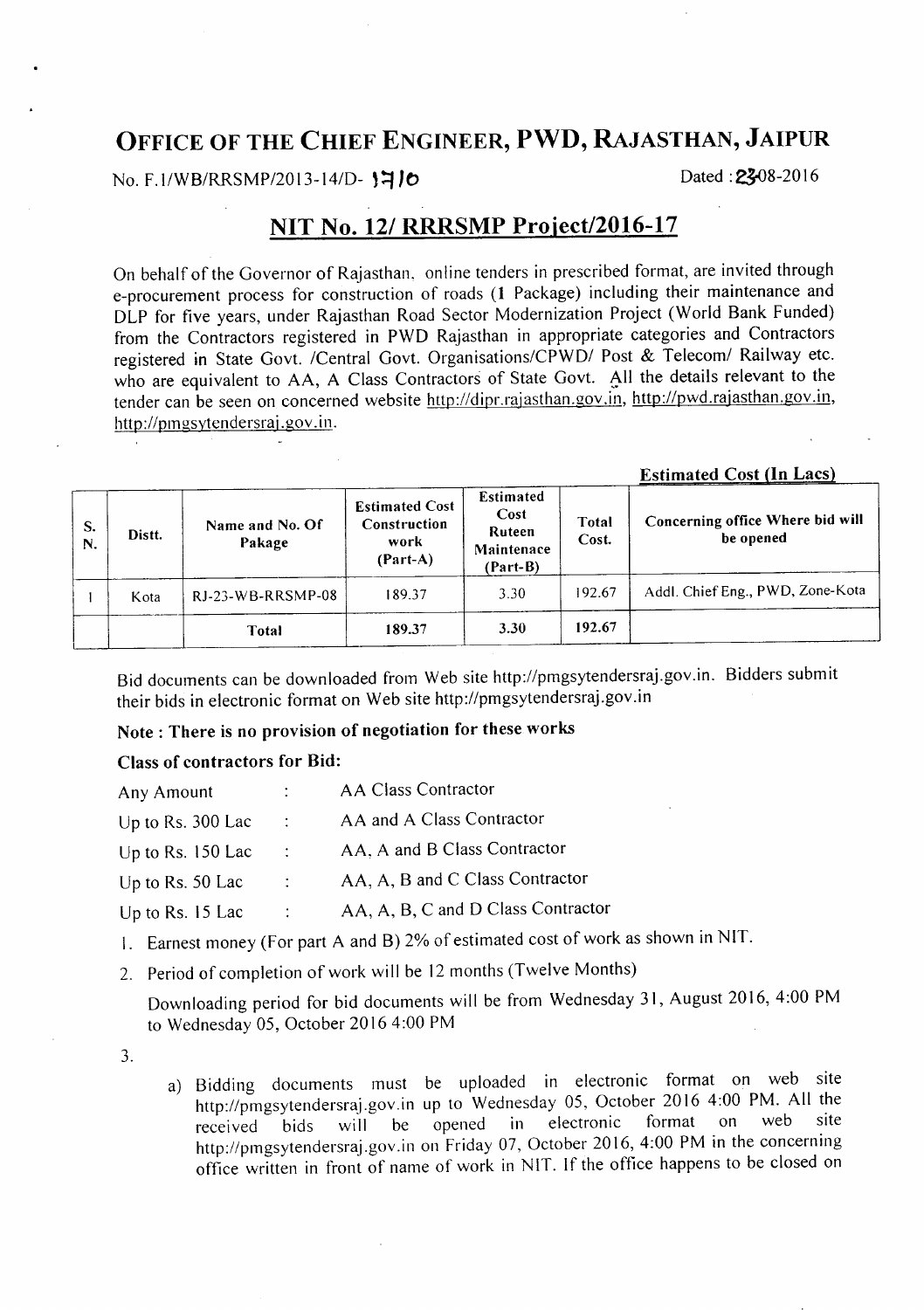the date of receipt of the bids as specified, the bids will be received on the next working day at the same time and venue. In case all the bids could not opened on the scheduled time the work of opening of bids will be continued on the next working day.

- b) Bidding procedure will be online.
- c) Reply and required clarifications to all the questions received on web site up till Thursday 15, September 2016, 9:30 AM will be uploaded.
- d) The pre-bid meeting will be held on dated Thursday 15, September 2016 at 11.00 AM in the concerning Additional Chief Engineer office, Zone: Kota. If the office happens to be closed on the date of pre-bid meeting as specified, the bids will be opened on the next working day at the same time and venue
- 4. The site for the work is available.
- 5. Bid Documents can be seen by bidders in the office of the concerning office as mentioned in above table on any working day between Wednesday 31, August 2016 4:00 PM to Wednesday 05, October 2016 upto 4:00 PM. Bid documents consisting of qualification information and eligibility criterion of bidders, plans, specifications, drawings, the schedule of quantities of the various classes of work to be done and the set of terms  $\&$  conditions of contract to be complied with by the Contractor.
- 6. Tender Fee/EMD must be deposited in the form of Demand Draft or any other form as mentioned in bid document by the bidder (I) In the Office Where tender is to be opened from Wednesday OS, October 2016, 4:00 PM to Friday 07, October 2016, 4:00 PM or (2) in One higher or one lower office to the office where tender is to be opened from Wednesday OS, October 2016, 4:00 PM to Thursday 06, October 2016,4:00 PM
- 7. The earnest money will have to be in anyone of the forms as specified in the bidding documents.
- 8. The bid for the work shall remain open for acceptance for a period of 90 days from the date of opening of bids. If any bidder/ tendered withdraws his bid/ tender before the said period or makes any modifications in the terms and conditions of the bid, the said earnest money shall stand forfeited
- 9. A bidder shall not be permitted to bid for works in the Circle responsible for award and execution of contracts in which his or his spouse's near relative (defined as first blood relations, and their spouses) is posted as Divisional Accountant or as an officer in any capacity between the grades of Superintending Engineer and Assistant Engineer (both inclusive).
- 10. No Engineer of gazetted rank or other Gazetted officer employed in Engineering or Administrative duties in an Engineering Department of the State Government is allowed to work as a Contractor for a period of two years after his retirement from Government service, without Government permission. This contract is liable to be cancelled if either the Contractor or any of his employees is found any time to be such a person who had not obtained the permission of the Government as aforesaid before submission of the tender or engagement in the Contractor's service.
- II. Non-registered bidders can also participate in the bidding. However, the successful bidder must apply for registration in appropriate class with appropriate authorities with a view to obtaining the registration before signing the contract.
- 12. Bidder has to submit his priority for successful bids in case he participates in more than one bid/ tender.